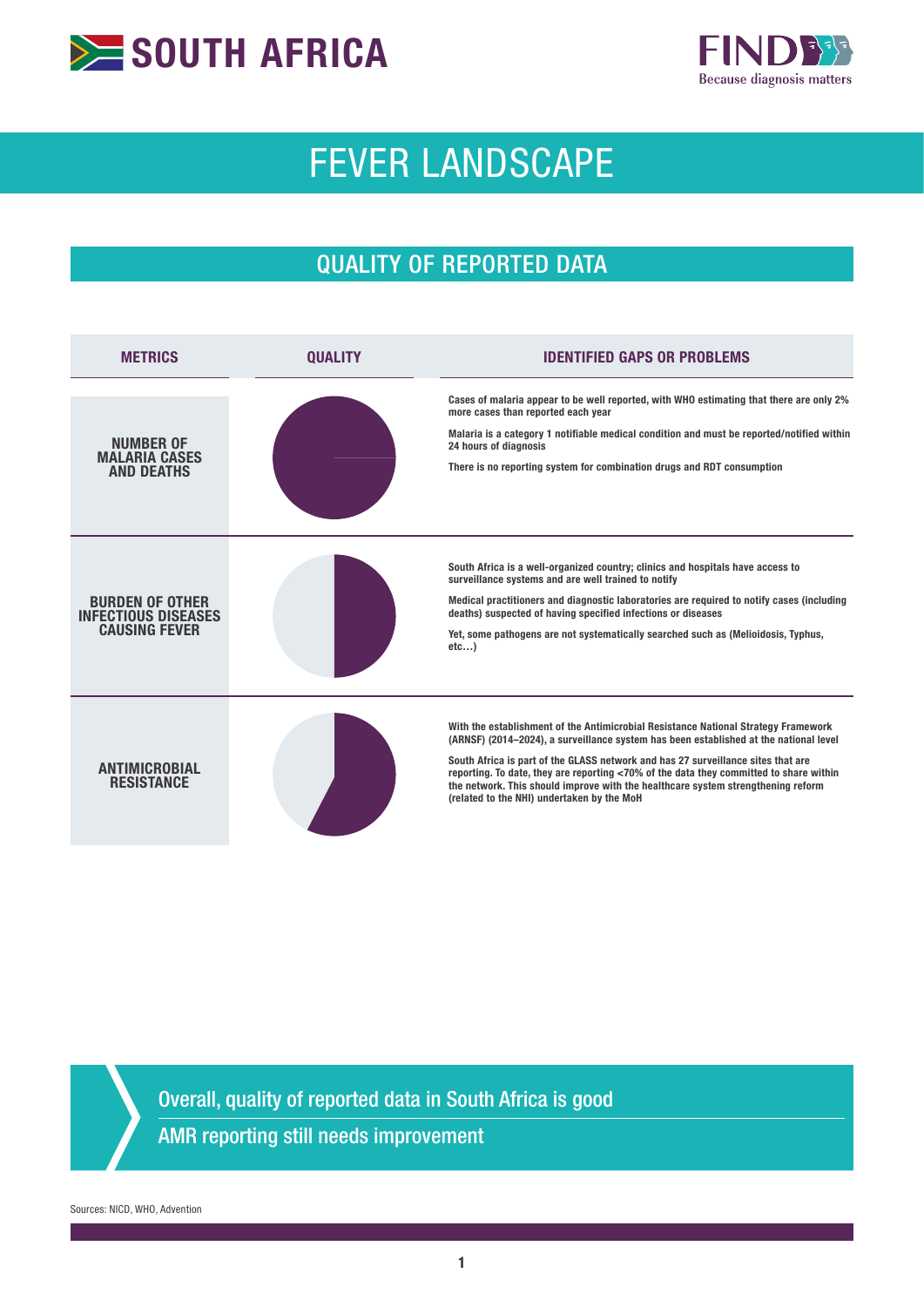

PARASITE **PREVALENCE** 

 $\circ$ 

 $< 0.1$ 

 $0.25$ 

 $0.5$ 

 $\mathbf{1}$  $\rightarrow$ 

### FOCUS ON MALARIA SITUATION

(2017)

Namibia



API: ANNUAL PARASITE INCIDENCE

|                                                                 | 2010     | 2017      |
|-----------------------------------------------------------------|----------|-----------|
| <b>Share of suspected</b><br>cases tests (RDT or<br>microscopy) | $~100\%$ | $~100\%$  |
| <b>Test positivity</b><br>(RDT or microscopy)                   | $2\%$    | $~1.30\%$ |

#### 2017 saw a significant increase in malaria cases and death tolls, coinciding:

- with increased travelling during the Easter weekend both within SA and from neighboring endemic countries. In SA, most malaria cases are imported
- a rise in temperature, rainfall and humidity reported over the season
- and a reduction in indoor residual spraying (IRS) in areas where malaria cases had declined in recent seasons

#### $\overline{a}$  $\overline{\mathbf{g}}$ 16  $32$  $> 80$

Mozambigu

Pf PARASITE PREVALENCE

**Botswan** 

### TEST POSITIVITY IN PUBLIC HOSPITALS MALARIA EPIDEMIOLOGICAL PROFILE (2016)

| <b>Parasite</b><br>prevalence per<br>1,000(2015) |                                                          | 0.17                                                 |                                                                |  |  |
|--------------------------------------------------|----------------------------------------------------------|------------------------------------------------------|----------------------------------------------------------------|--|--|
| <b>Population in</b><br>area:                    | <b>Malaria</b> free                                      | Low<br>transmission<br>(0-1 case per<br>$1,000$ pop) | <b>High</b><br>transmission<br>$($ >1 case per<br>$1,000$ pop) |  |  |
|                                                  | 51M<br>$(90\%)$                                          | 3.4M<br>(6%)                                         | 2.3M<br>(4%)                                                   |  |  |
| <b>Major</b><br>plasmodium<br>species            | <i>P. falciparum</i> : 90%;<br>P. vivax: 5%; P. ovale 5% |                                                      |                                                                |  |  |
| <b>Drug resistant</b><br>malaria                 | <b>No</b>                                                |                                                      |                                                                |  |  |
| <b>Estimated tested</b><br>cases                 | 56K                                                      |                                                      |                                                                |  |  |
| Reported<br>confirmed cases<br>(health facility) | <b>22K</b>                                               |                                                      |                                                                |  |  |
| <b>Estimated cases*</b>                          | 22.5K [22.5K-22.5K]                                      |                                                      |                                                                |  |  |
| <b>Reported deaths</b>                           |                                                          | 301                                                  |                                                                |  |  |
| <b>Estimated deaths*</b>                         |                                                          | 274 [274-274]                                        |                                                                |  |  |

Only 10% of the South African population is living now in an at-risk malaria transmission zone, yet most cases are imported

Historical malaria rates in South Africa suggest that once attention and funding for control efforts are diverted, the disease could resurge, as observed in 2017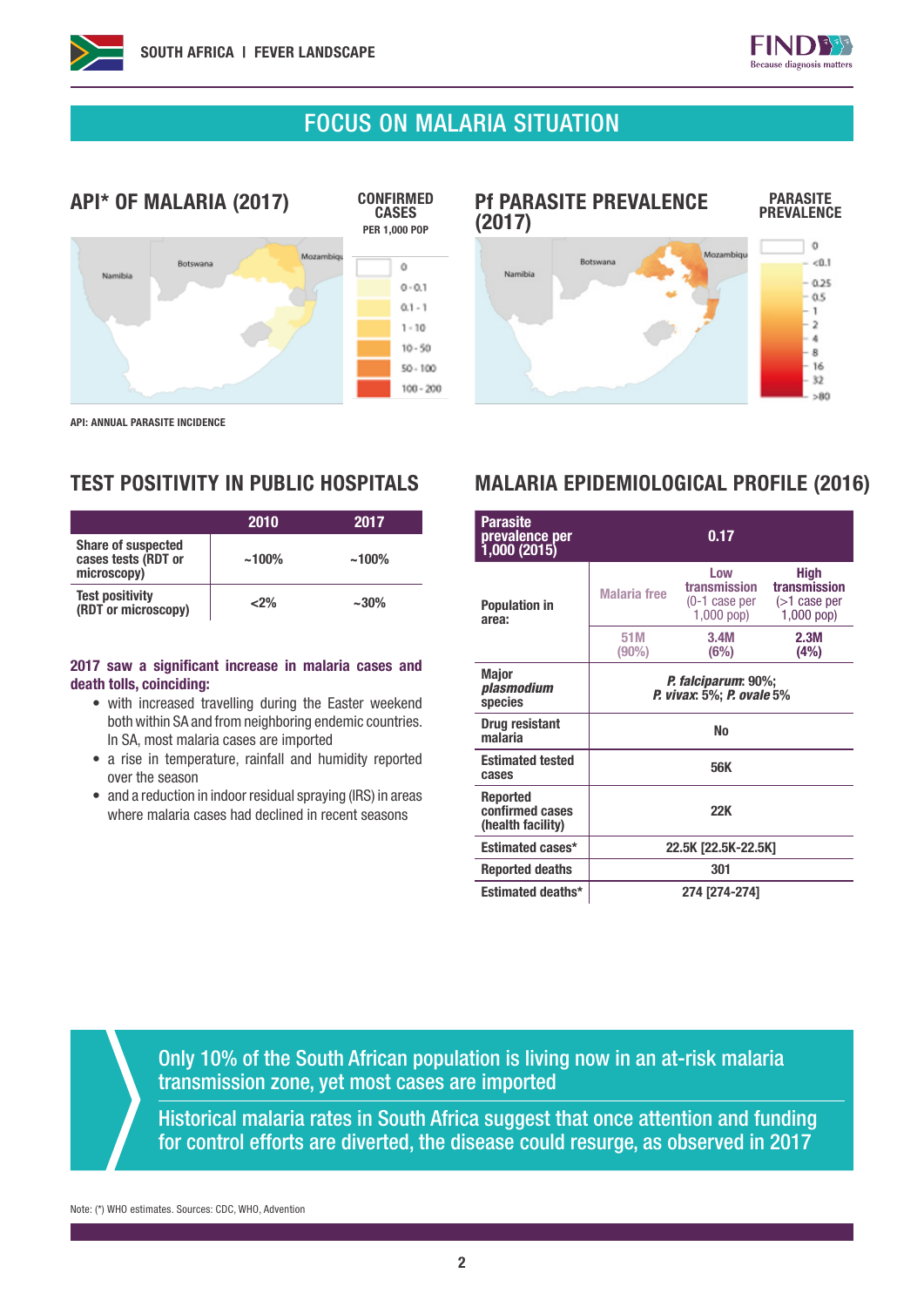

Î.

## NATIONAL MALARIA STRATEGY PLAN AND SURVEILLANCE

**FINDB** Because diagnosis matters

|                                                                     | <b>DECISION-MAKERS</b>                                                                        | <b>OTHER MALARIA</b><br>INFLUENCERS<br>(LOCAL)                                                                                                                                                                                                                                                                                                                                                                                                                                                                                                                                                                                       | OTHER MALARIA<br><b>INFLUENCERS</b><br>(INTERNATIONAL)                                                                                                                                                                                                                                                                                                                        |  |  |
|---------------------------------------------------------------------|-----------------------------------------------------------------------------------------------|--------------------------------------------------------------------------------------------------------------------------------------------------------------------------------------------------------------------------------------------------------------------------------------------------------------------------------------------------------------------------------------------------------------------------------------------------------------------------------------------------------------------------------------------------------------------------------------------------------------------------------------|-------------------------------------------------------------------------------------------------------------------------------------------------------------------------------------------------------------------------------------------------------------------------------------------------------------------------------------------------------------------------------|--|--|
|                                                                     | <b>National Department of Health</b><br><b>South African Malaria Elimination</b><br>Committee | <b>National Institute for Communicable</b><br>Diseases (NICD)                                                                                                                                                                                                                                                                                                                                                                                                                                                                                                                                                                        | <b>World Health</b><br>Organization<br><b>The Global Fund</b><br>unicef <sup>®</sup><br><b>CLINTON</b>                                                                                                                                                                                                                                                                        |  |  |
| <b>NATIONAL</b><br><b>MALARIA</b><br><b>STRATEGY</b><br><b>PLAN</b> | <b>TARGET*</b>                                                                                | Strengthen passive and active surveillance, and monitoring and evaluation systems, so<br>that 100% of districts report promptly and routinely on key malaria indicators by 2015<br>Ensure that all levels of the malaria programme have a core team to coordinate and<br>implement elimination interventions by 2016<br>Disseminate appropriate messages so that 100% of the population has sufficient<br>knowledge to influence their attitude and practice on malaria by 2018<br>Effectively prevent local malaria infections and eliminate parasite reservoirs in 80% of<br>the malaria endemic districts in South Africa by 2018 |                                                                                                                                                                                                                                                                                                                                                                               |  |  |
|                                                                     | <b>KEY INTERVENTIONS</b><br><b>TO ACHIEVE TARGET</b>                                          | Passive, active and entomological surveillance<br>Monitoring and evaluation and malaria information systems at all levels<br>Negotiation with other governments and partners to implement key interventions and<br>cross-border malaria initiatives<br>Building capacity in skills and numbers for malaria elimination                                                                                                                                                                                                                                                                                                               |                                                                                                                                                                                                                                                                                                                                                                               |  |  |
|                                                                     | <b>PUBLIC HEALTH REPORTING</b><br><b>RATE IN 2017</b>                                         |                                                                                                                                                                                                                                                                                                                                                                                                                                                                                                                                                                                                                                      |                                                                                                                                                                                                                                                                                                                                                                               |  |  |
| <b>MALARIA</b><br><b>SURVEILLANCE</b>                               | 80%                                                                                           | Directorate together with the Clinton Health Access Initiative developed a cellular<br>application<br>Currently, the three malaria endemic provinces have their own Malaria Information<br>captured by all                                                                                                                                                                                                                                                                                                                                                                                                                           | Malaria is a category 1 notifiable medical condition and must be reported/notified within<br>24 hours of diagnosis. In an attempt to improve 24-h case reporting, the National Malaria<br>System (MIS) where all malaria case data are captured. Although data collected by these<br>three systems are not uniform, a core set of essential data variables are maintained and |  |  |

South Africa is aiming to eliminate malaria over the next 10 years

Most cases being imported, reporting and international collaboration are crucial and necessary tools

Note: (\*) Most recent malaria elimination strategy (2012-2018). Sources: Research paper, WHO, NDOH, Advention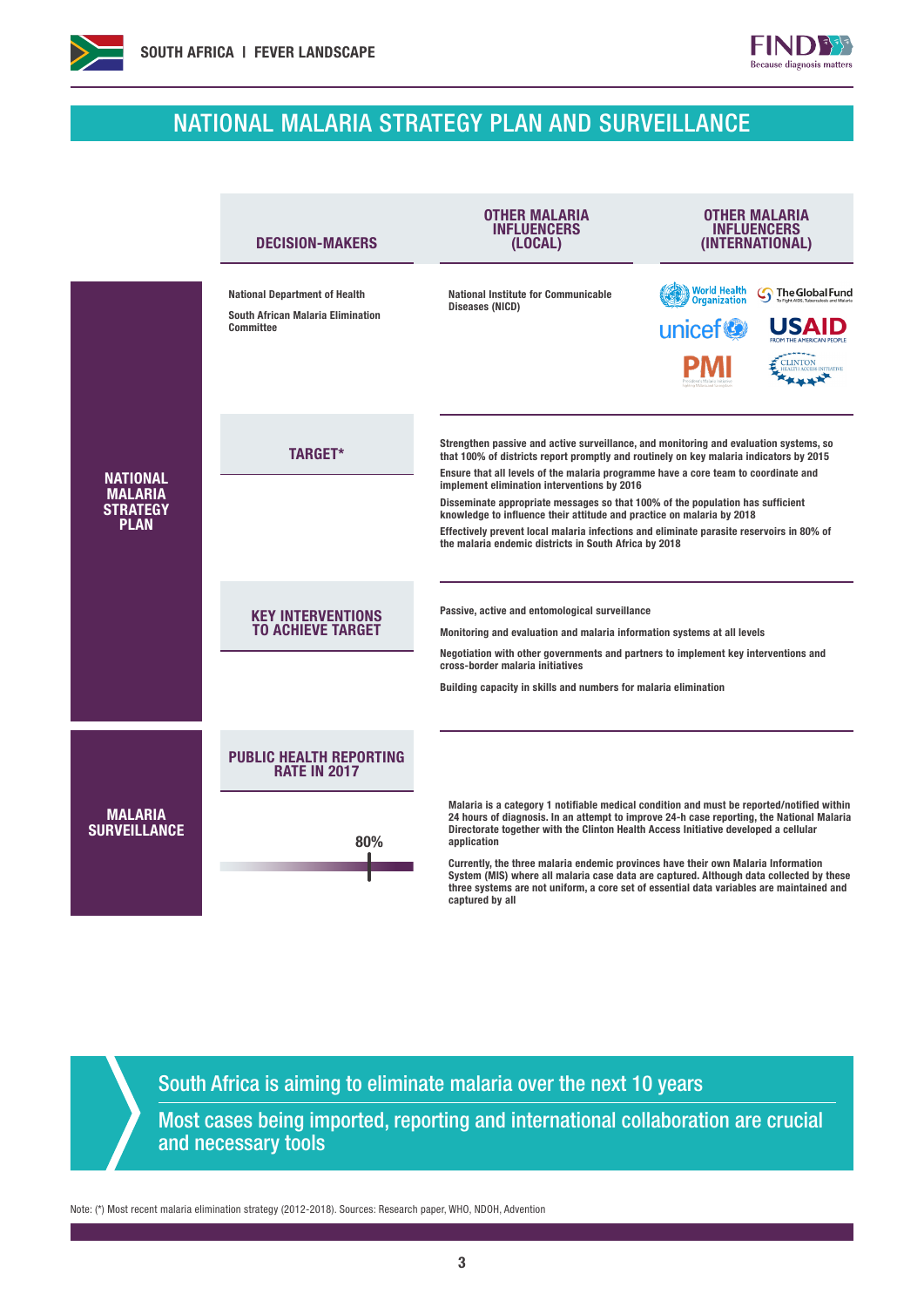



 $FIND$ Because diagnosis matters

|                                          |                                                                 | <b>PRIORITY COUNTRIES*</b> |                 |                  |                         |                                   |                |                 |
|------------------------------------------|-----------------------------------------------------------------|----------------------------|-----------------|------------------|-------------------------|-----------------------------------|----------------|-----------------|
|                                          |                                                                 | ★<br><b>VIET NAM</b>       | <b>CAMBODIA</b> | <b>S. AFRICA</b> | $\odot$<br><b>INDIA</b> | $\mathfrak{C}$<br><b>PAKISTAN</b> | <b>MYANMAR</b> | <b>THAILAND</b> |
|                                          | Parasite prevalence<br>per 1,000 population                     | <1                         |                 | $<$ 1            | $<$ 1                   | 1.7                               | <1             | <1              |
|                                          | <b>Population living in</b><br>malaria free area                | 25.1M<br>(26%)             | 4.7M<br>(29%)   | 51M<br>(90%)     | 87.9M<br>(7%)           | 3.3M<br>(2%)                      | 21.8M<br>(40%) | 34M<br>(50%)    |
| <b>MALARIA</b><br><b>EPIDEMIOLOGICAL</b> | <b>Population living in</b><br>low transmission area            | 63.9M<br>(67%)             | 3.6M<br>(23%)   | 3.4M<br>(6%)     | 1,100M<br>(81%)         | 136.7M<br>(69%)                   | 23.6M<br>(44%) | 28.5M<br>(42%)  |
| <b>PROFILE</b>                           | <b>Population living in</b><br>high transmission area           | 25.1M<br>(7%)              | 7.7M<br>(48%)   | 2.3M<br>(4% )    | 162.5M<br>(12%)         | 57M<br>(29%)                      | 8.5M<br>(16%)  | 5.4M<br>(8%)    |
|                                          | <b>Proportion of</b><br>P. falciparum                           | 64%                        | 58%             | 90%              | 62%                     | 21%                               | 66%            | 42%             |
|                                          | Proportion of P. vivax                                          | 35%                        | 41%             | 5%               | 37%                     | 78%                               | 34%            | 58%             |
|                                          |                                                                 |                            |                 |                  |                         |                                   |                |                 |
|                                          | <b>Country's reported</b><br>tested cases                       | 2.6M                       | <b>168K</b>     | <b>56K</b>       | <b>125M</b>             | 6.5M                              | 664K           | 1.1M            |
|                                          | <b>Country's reported</b><br>confirmed cases                    | 4.5K                       | 36K             | <b>22K</b>       | 0.8M                    | 351K                              | <b>78K</b>     | <b>8K</b>       |
| <b>MALARIA CASES</b><br><b>AND DEATH</b> | <b>WHO's estimated</b><br>cases                                 | 5.5K                       | <b>208K</b>     | 22.5K            | 9.6M                    | 956K                              | <b>240K</b>    | 52K             |
|                                          | <b>Country's reported</b><br>deaths                             | 6                          | 1               | 301              | 0.2K                    | 113                               | 37             | 33              |
|                                          | <b>WHO's estimated</b><br>deaths                                | 9                          | 345             | 274              | 16.7K                   | 805                               | 490            | $50$            |
|                                          |                                                                 |                            |                 |                  |                         |                                   |                |                 |
| <b>AMR</b><br><b>LANDSCAPE</b>           | <b>Average DDD**/person</b><br>in 2015<br>(Avg in LMICs is 4.9) | 11.5                       |                 | 9.2              | 4.9                     | 7.1                               |                | 6.7             |
|                                          | <b>Endorsement of the</b><br><b>AMR National Plan</b>           | 2013                       | 2014            | 2014             | 2017                    | 2017                              | 2017           | 2016            |

Notes: (\*) Last available year; (\*\*) Defined Daily Dose allowing for cross-country comparison. Sources: WHO, World Bank, GF, interviews, Advention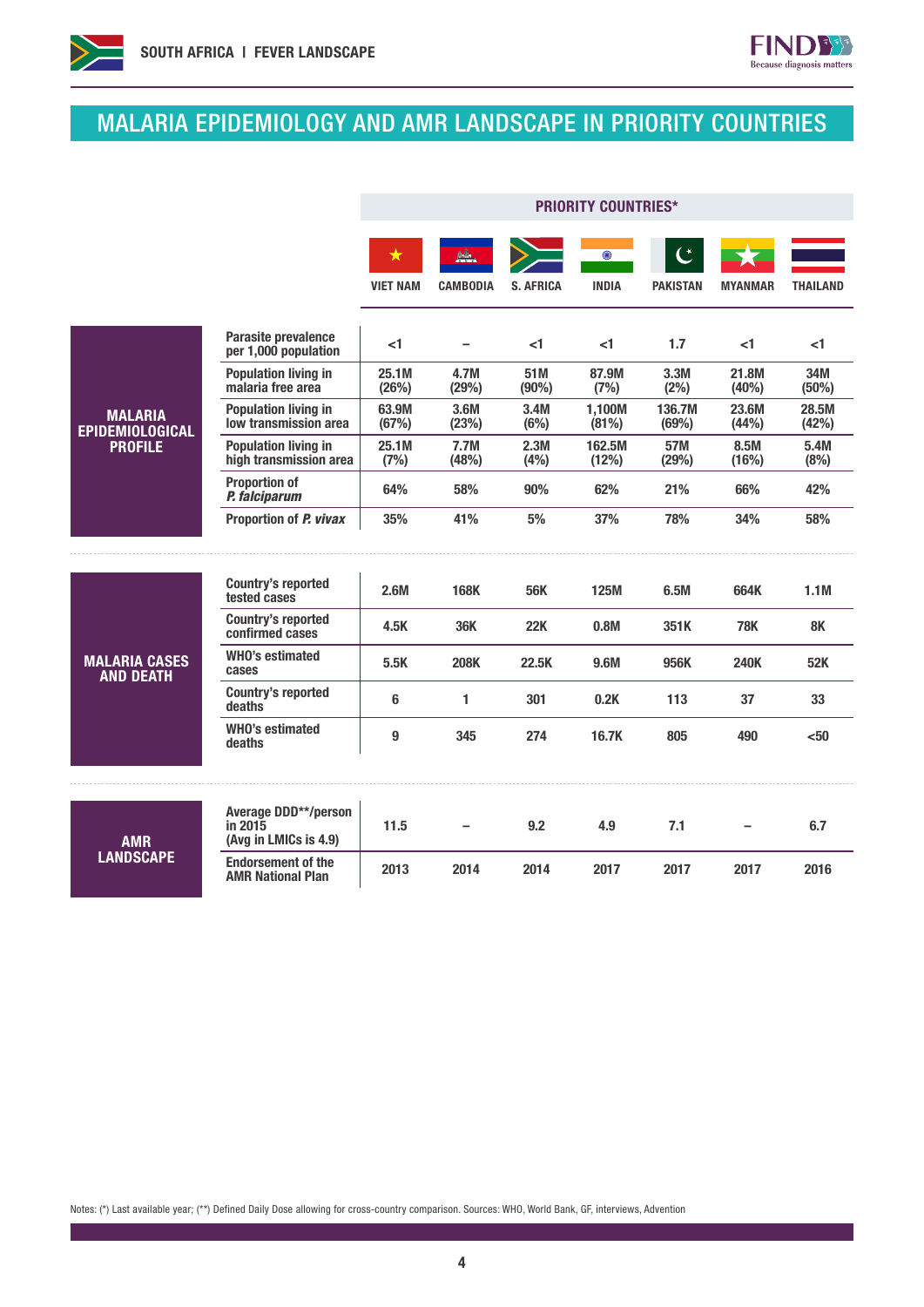



### OTHER INFECTIOUS DISEASES CAUSING FEVER

|                                                                    | <b>ENDEMICITY</b>                                                                                          | <b>SURVEILLANCE</b><br>$\left( \begin{matrix} \textbf{H} \end{matrix} \right)$<br><b>SYSTEMS</b>              | <b>CASES</b><br>Ð<br><b>PER YEAR*</b> | <b>INTEREST</b><br><b>FOR AN RDT</b>                                     |
|--------------------------------------------------------------------|------------------------------------------------------------------------------------------------------------|---------------------------------------------------------------------------------------------------------------|---------------------------------------|--------------------------------------------------------------------------|
| <b>Dengue</b><br><b>Dengue virus</b>                               | Possibly endemic.<br><b>Mostly imported cases</b>                                                          | <b>Must be reported</b><br>weekly by all<br>public and private<br><b>laboratories</b>                         | $20$                                  | Low demand for an<br>RDT as the pathogen's<br>endemicity is<br>uncertain |
| Chikungunya<br>Chikungunya virus                                   | <b>Endemic in restricted</b><br>ecological niches in LP<br>and KZN states. Mostly<br><b>imported cases</b> | <b>Must be reported</b><br>weekly by all<br>public and private<br><b>laboratories</b>                         | < 10                                  | Low demand for an<br>RDT as the pathogen's<br>endemicity is<br>uncertain |
| <b>Zika</b><br>Zika virus                                          | Not endemic.<br>No cases reported                                                                          | <b>Must be reported</b><br>weekly by all<br>public and private<br>laboratories, Active<br>surveillance in KZN | 0                                     | Low demand for an<br>RDT as the pathogen's<br>endemicity is<br>uncertain |
| <b>Melioidosis</b><br><b>Burkholderia</b><br>pseudomallei bacteria | Lack of data                                                                                               | No formal surveillance<br>system                                                                              | n.a.                                  | Low demand for an<br>RDT as the pathogen's<br>endemicity is<br>uncertain |
| <b>Leptospirosis</b><br>Leptospira genus<br>bacteria               | <b>Endemic in all states.</b><br>most cases are in rural<br>areas                                          | No formal surveillance<br>system, referral of<br>clinical diagnoses to<br>state authorities                   | n.a.                                  | Low demand for<br>an RDT as reported<br>case load is low                 |
| <b>Scrub typhus</b><br>Orientia tsutsugamushi<br>hacteria          | Lack of data                                                                                               | No formal surveillance<br>system                                                                              | n.a.                                  | Low demand for an<br>RDT as the pathogen's<br>endemicity is<br>uncertain |
| <b>Murine typhus</b><br>Rickettsia typhi<br>bacteria               | Lack of data                                                                                               | No formal surveillance<br>system                                                                              | n.a.                                  | Low demand for an<br>RDT as the pathogen's<br>endemicity is<br>uncertain |

Arboviruses are included in the notifiable disease list but occurrences are rare

The remainder diseases targeted by the multiplex are either not endemic or neglected diseases in South Africa, generating a low interest for an RDT

Note: (\*) Best data available, reported data. Sources: NICD, Advention